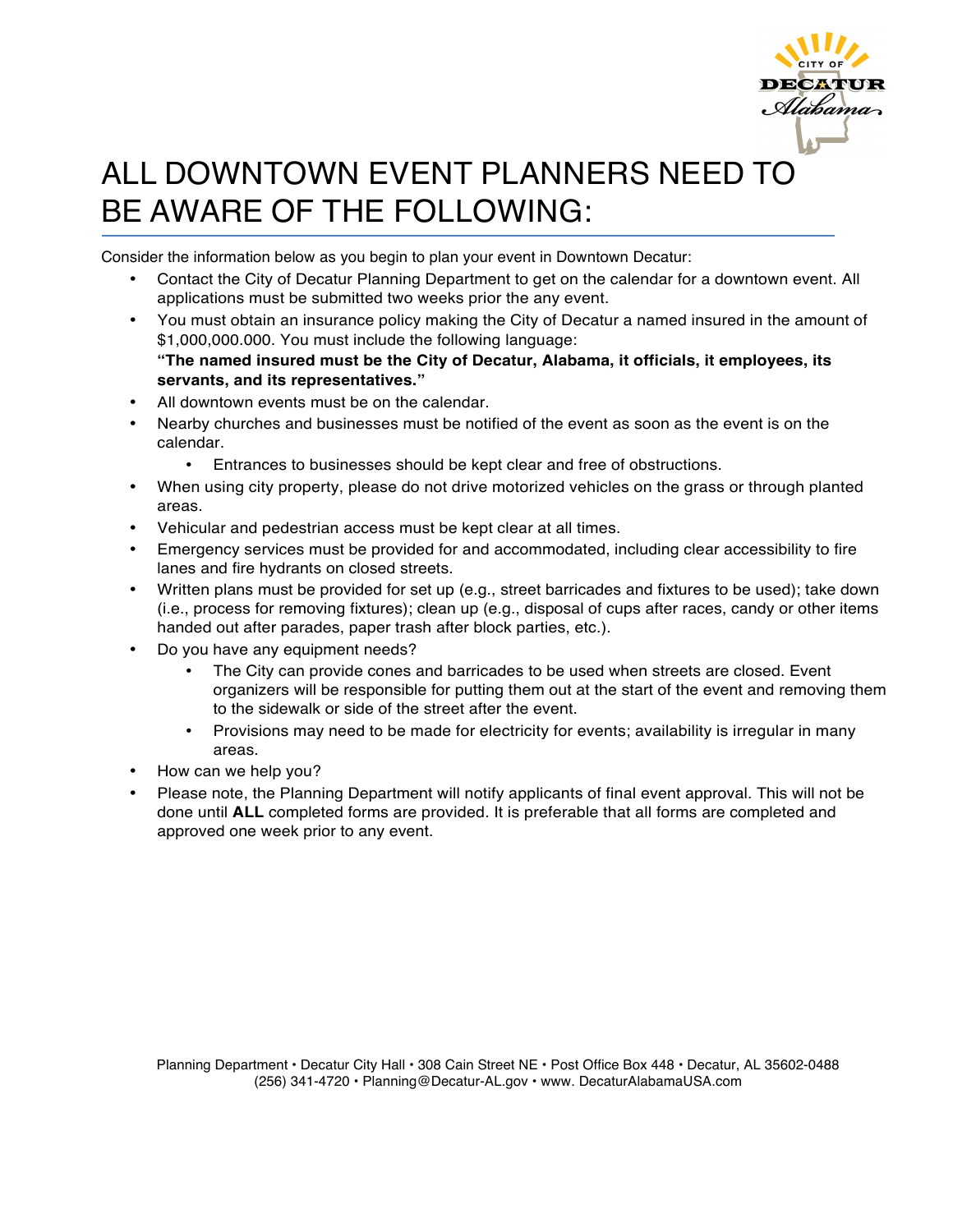

# ATHLETIC EVENT OR RACE

For an athletic event, you are required to secure or provide the following:

- A copy of a hold harmless form to be signed by participants in the race or athletic event. For the City's files, this should be one blank form, **not** copies of the forms completed by participants.
- A copy of the event course or game rules.
- A copy of your City of Decatur business license and a Morgan County business license, if items are to be sold.
- Your clean up plan.
- A parade permit from the Police Department. Download the permit.
- Please inform us if there will be music playing or a public address system, so that we may determine if a sound ordinance variance will be needed.

# BLOCK PARTY

If you are hosting a block party in Downtown Decatur, you are required to collect and provide:

- A copy of or description of games or activities with a general description (e.g., disc golf, sidewalk art contest, etc).
- A map of the layout of the event.
- A general description of all offered entertainment.
- A City of Decatur business license and a Morgan County business license for each vendor selling food or merchandise.
- A barricade permit from the Police Department to close off a street. Please note that the processing time for this permit is approximately 10 working days. Download the permit.
- Please inform us if there will be music playing or a public address system will be involved, so that we may determine if a sound ordinance variance will be needed.

## PARADE

For all parades, you will need to have:

- A parade permit from the Police Department. Download the permit.
- Provide copy of the parade route and crowd control plans.
- All food and merchandise vendors will need a City of Decatur business license.
- Please inform us if there will be music playing or a public address system, so that we may determine if a sound ordinance variance will be needed.

Planning Department • Decatur City Hall • 308 Cain Street NE • Post Office Box 448 • Decatur, AL 35602-0488 (256) 341-4720 • Planning@Decatur-AL.gov • www. DecaturAlabamaUSA.com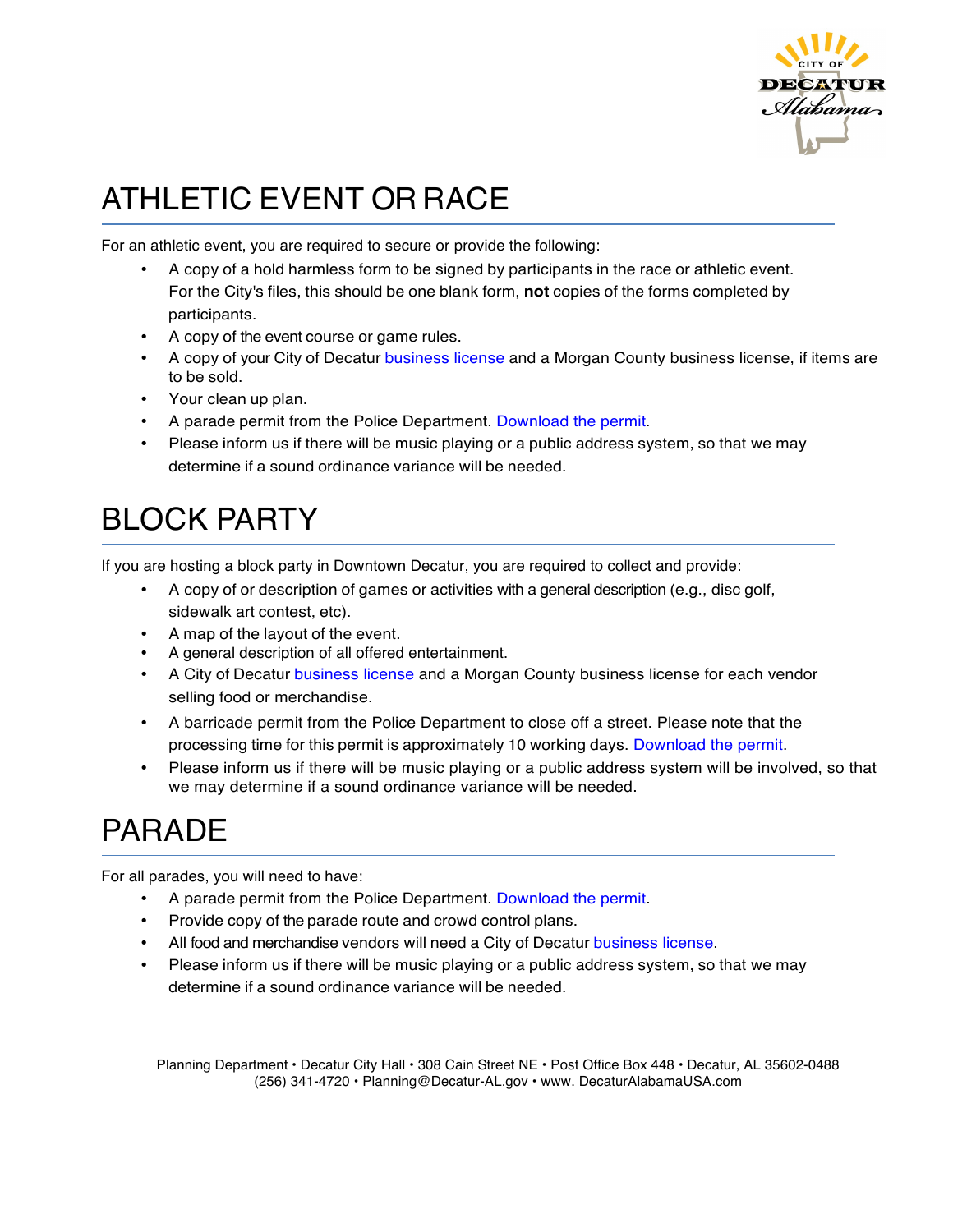

## ALCOHOL:

- Permission to have alcohol at an event is not guaranteed. The process to pursue a permit will take a minimum of three months. Please plan accordingly.
- ABC permits are required.
- A City of Decatur license or permit is required.
	- Please contact the Planning Department to determine what is needed for your event.
- You must have a complete understanding of the Arts and Entertainment District rules.
- It is mandatory that you contact the Decatur Police Department for information on having off-duty police officers provide security at all events on public property that serve alcohol.

### GRILLING OR COOKING DURING AN EVENT

Please remember the following if you plan on grilling or cooking during an event:

- **Grilling is not allowed on the Daikin Amphitheater property.**
	- Any food served or offered at the Amphitheater must be coordinated through the Parks and Recreation Department. This includes placement of any tents, tables, or beverage services.
- Health Department approval is required, with either full-service restaurant or temporary event exemption letter. Contact the Morgan County Health Department at 256-353-7021.
- Grills must be approved by event coordinator.
- Grills must be 15 feet from any and all buildings.
	- A five-foot perimeter must be maintained around grill.
	- A working and recently inspected fire extinguisher must be within two feet of the grill.
- Grills must be of commercial nature, well maintained, and properly secured.
- No frying or grease-laden fumes will be permitted.
- Hot coals or other grilling materials must be removed from the site with the grills. Do not dispose of hot coals or other flammable material in a waste receptacle.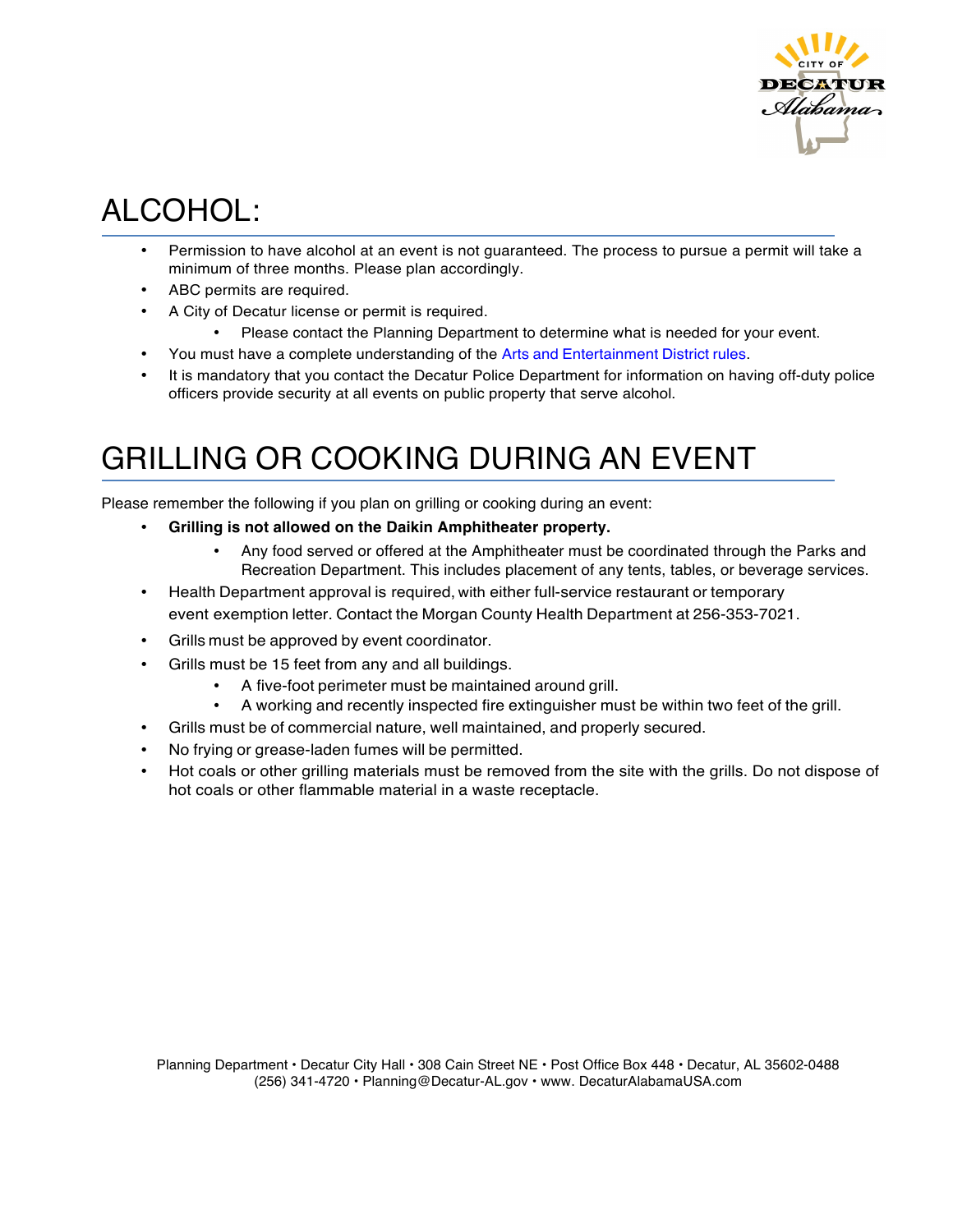

### MISCELLANEOUS

- The proper installation, set up, and securing of tents is the responsibility of the user. The user must evaluate each installation site and determine the proper securing and anchoring method and device appropriate for the conditions.
	- Prior to and during the event, the user is responsible for checking that the tent is secure and hasn't become unstable due to use, changes in weather, or accidental contact with patrons.
- Tents over 199 square feet require a building permit and approval from the fire marshal.
- A line locate is also required for tents using stakes longer than 6 inches. The Parks and Recreation Department can help locate irrigation system lines.
- The smaller 10x10 feet and 10x12 feet tents, often used for festivals and vendors, should be secured to the ground with sandbags or stakes, where possible.
	- Please **do not** put stakes in concrete, asphalt, or other hard surfaces.
- Cords that connect to equipment in tents or cross sidewalks must be secured with bright-colored tape to alert pedestrian traffic to the location of the cord.
- All event equipment must be set up and used in complete accordance with the manufacturer's specifications. Inflatables or other installations designed to withstand standing or jumping should be safely secured at all times with sandbags, ties, or other approved means of anchoring.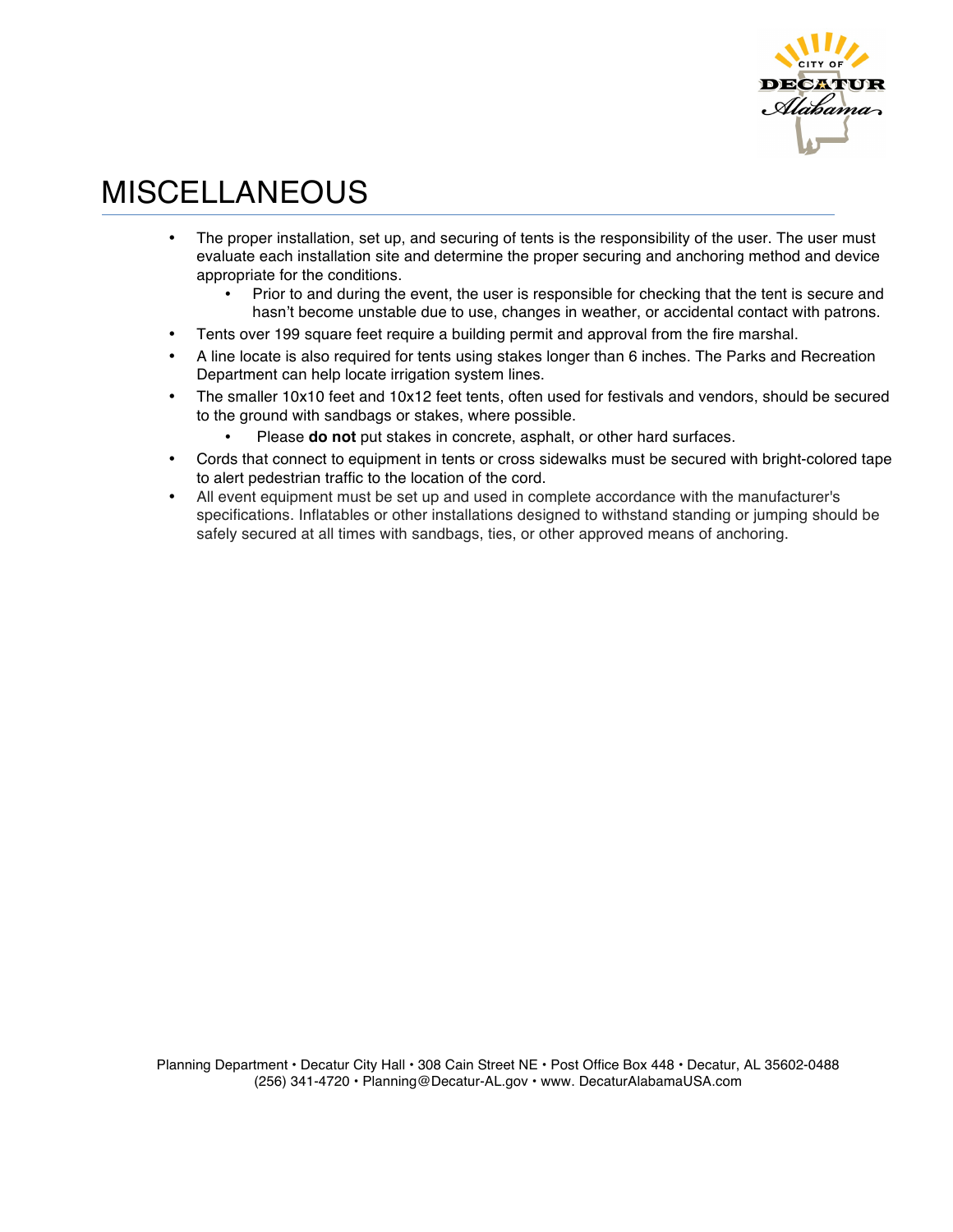

#### **Downtown Public Space Usage Request Form**

In order to schedule an event for the public spaces in the downtown Decatur area, you must request permission from the Public Space Usage Committee and obtain all necessary permits, **INSURANCE**, and other requirements as dictated by the type of event.

1. The first step of the approval process is to contact the City Planning Department to determine if the date of your event is available. Please contact the Karen Smith at 256-341-4725 or Kim, if Karen is not available, at 256-341-4720 with the name and proposed date of your event.

2. Next, you'll need to complete this form to formally request your event date. You may email Karen at kjsmith@decatur-al.gov or visit her office at the City Hall Annex, located at 308 Cain Street NE, to discuss this and any other forms that will be needed for your event.

| Please highlight the requested location(s) or route on the downtown map provided as a part of this form.         |     |     |
|------------------------------------------------------------------------------------------------------------------|-----|-----|
| <b>Contact Information</b>                                                                                       |     |     |
| The event coordinator is the person within your organization who will be responsible for submitting all forms to |     |     |
| the City of Decatur and securing the approval of all requests or changes made to the event. You must appoint     |     |     |
| one person to hold this position and serve as a point of contact for the City.                                   |     |     |
|                                                                                                                  |     |     |
|                                                                                                                  |     |     |
|                                                                                                                  |     |     |
|                                                                                                                  |     |     |
|                                                                                                                  |     |     |
|                                                                                                                  |     |     |
|                                                                                                                  |     |     |
|                                                                                                                  |     |     |
|                                                                                                                  |     |     |
| Are you planning to sell or serve alcoholic beverages at your event?                                             | Yes | No. |

A Special Event Retail Liquor License must be obtained from the City of Decatur and the State of Alabama ABC board. This process will take 6-8 weeks to complete. It is the responsibility of the event coordinator to make these arrangements and to ensure the event follows all the Arts and Entertainment District rules.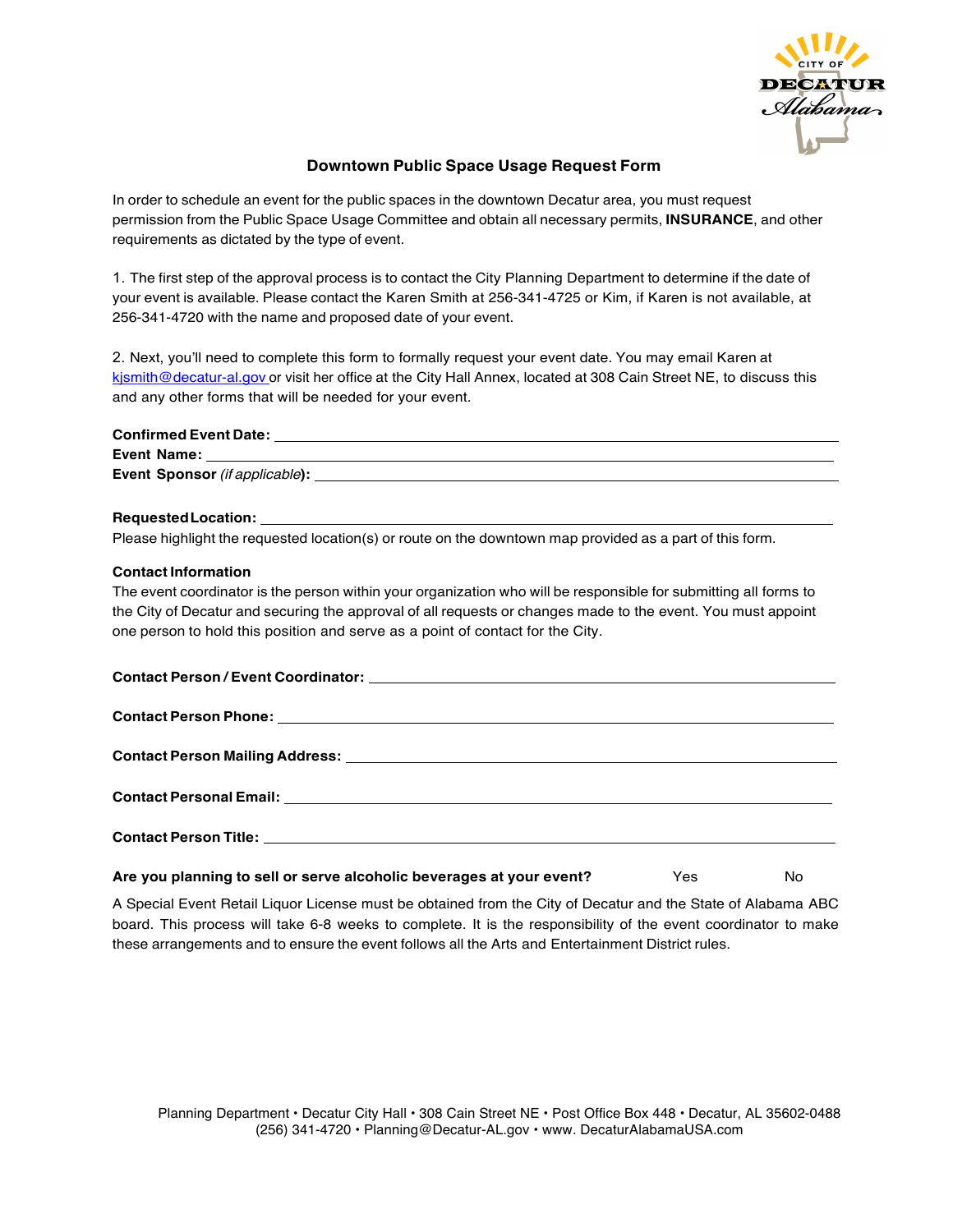

**Description of event -** *Please check all elements that apply*:

- Athletic Event/ Race
- Block Party *(Single block or multi-block such as Third Friday / Carnegie Carnival)*
- Entertainment / Performers
- Demonstrations / Displays
- Parade
- Other
	- Vendors *Please also check all the types of vendors that apply:*
		- \_\_\_Arts/Crafts
		- **Example 7 Accessories**
		- Commercially produced items (not handmade goods)
		- Food / Food Trucks
		- Furniture / Antiques
		- Other, please explain

**Please provide a brief description of the proposed use of public space for your event:**

**Please provide schedule information for your event, including the dates / times for set up and break down activities.**

#### **What equipment will you be bringing to the location and what other items might be needed?**

If you select any of these items, please list on the line to the right where you plan for them to be. Portable toilets

**Waste Disposal** 

- **Tents** *Contract Contract Contract Contract Contract Contract Contract Contract Contract Contract Contract Contract Contract Contract Contract Contract Contract Contract Contract Contract Contract Contract Contract Contr*
- $S$ tage  $\frac{1}{1-\frac{1}{2}}$

Generator for power

Emergency medical personnel

#### **What are your electrical requirements for the event?**

| Will you need to have a street barricade for your event? | Yes | No |
|----------------------------------------------------------|-----|----|
|----------------------------------------------------------|-----|----|

<u> 1980 - Johann Barn, mars ann an t-Amhain Aonaichte ann an t-Aonaichte ann an t-Aonaichte ann an t-Aonaichte a</u>

**Please let us know any other things you may need or be planning to use.**

This completed form must be returned to the Downtown Public Space Usage Committee. The Committee will the direct you, based on the type of event and other information provided here, as to which permits you and your participants must obtain, as well as the contact information for the responsible departments. The Committee is available to answer questions about the approval process and permitting. Typically, the process takes 60 days from the day you turn in this form. Permits should be in place at least 30 days prior to your event to allow departments time to schedule personnel as needed.

*Note: Fireworks and pyrotechnics are not allowed in the City of Decatur unless properly permitted.* 

Planning Department • Decatur City Hall • 308 Cain Street NE • Post Office Box 448 • Decatur, AL 35602-0488 (256) 341-4720 • Planning@Decatur-AL.gov • www. DecaturAlabamaUSA.com